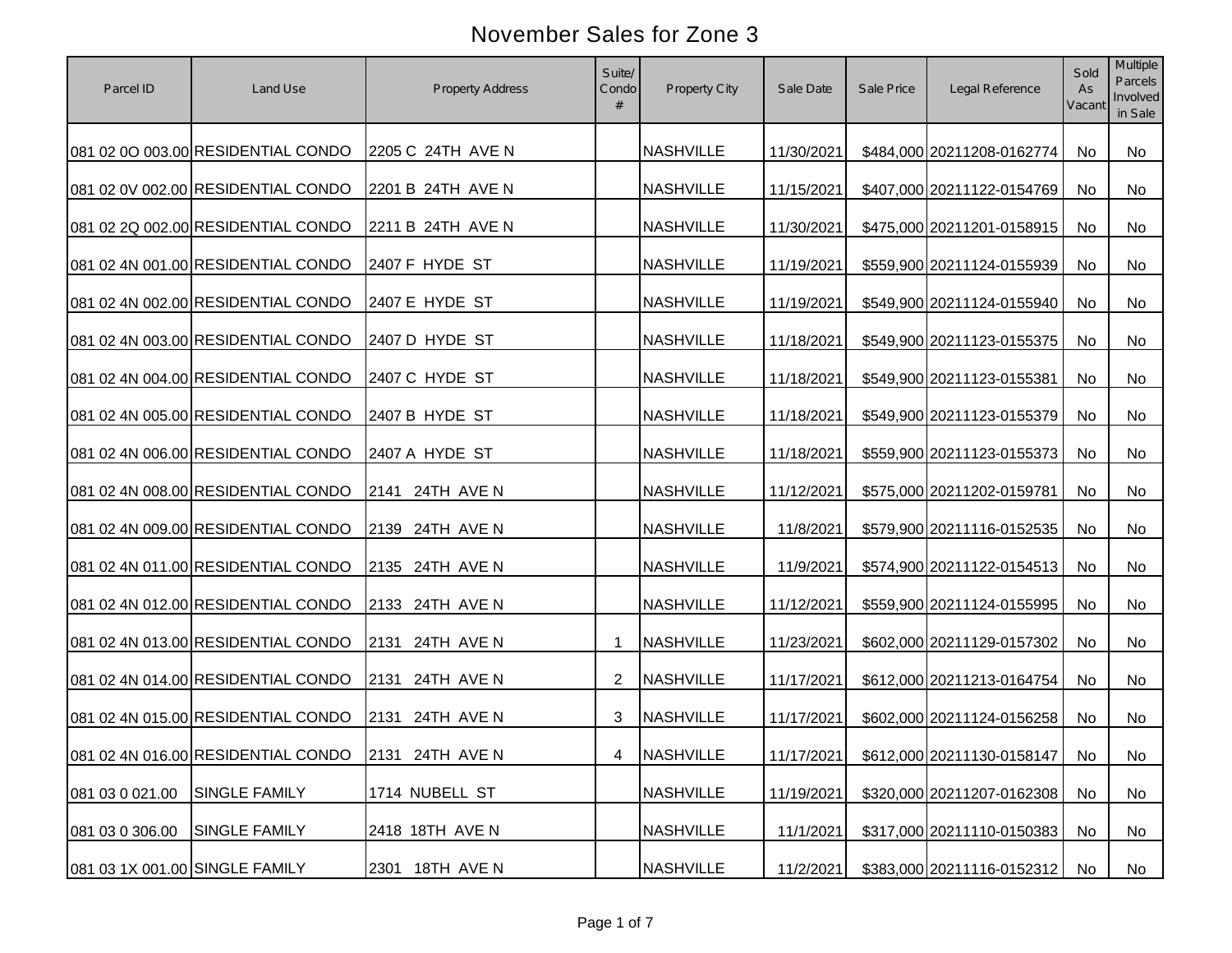| Parcel ID                     | Land Use                           | Property Address   | Suite/<br>Condo | Property City    | Sale Date  | Sale Price | Legal Reference               | Sold<br>As<br>Vacant | Multiple<br><b>Parcels</b><br>Involved<br>in Sale |
|-------------------------------|------------------------------------|--------------------|-----------------|------------------|------------|------------|-------------------------------|----------------------|---------------------------------------------------|
|                               | 081 03 3T 001.00 RESIDENTIAL CONDO | 1103 A CECILIA AVE |                 | <b>NASHVILLE</b> | 11/24/2021 |            | \$490,000 20211202-0159703    | No                   | No                                                |
|                               | 081 03 3T 002.00 RESIDENTIAL CONDO | 1103 B CECILIA AVE |                 | <b>NASHVILLE</b> | 11/19/2021 |            | \$503,000 20211129-0157130    | No                   | No                                                |
| 081 06 0 309.00               | SINGLE FAMILY                      | 1715 SIMPKINS ST   |                 | <b>NASHVILLE</b> | 11/1/2021  |            | \$150,000 20211119-0153994    | No                   | No                                                |
| 081 06 0 375.00               | <b>DUPLEX</b>                      | 2308 SEIFRIED ST   |                 | <b>NASHVILLE</b> | 11/30/2021 |            | \$240,000 20211203-0160946    | No                   | No                                                |
| 081 06 0 375.00               | <b>DUPLEX</b>                      | 2308 SEIFRIED ST   |                 | <b>NASHVILLE</b> | 11/30/2021 |            | \$269,500 20211209-0163189    | No                   | No                                                |
|                               | 081 07 0U 001.00 RESIDENTIAL CONDO | 1920 B 14TH AVE N  |                 | <b>NASHVILLE</b> | 11/23/2021 |            | \$467,500 20211216-0166479    | No                   | No                                                |
|                               | 081 07 0U 002.00 RESIDENTIAL CONDO | 1920 A 14TH AVE N  |                 | <b>NASHVILLE</b> | 11/18/2021 |            | \$467,500 20211203-0160708    | No                   | No                                                |
|                               | 081 07 4B 001.00 RESIDENTIAL CONDO | 1900 10TH AVE N    |                 | <b>NASHVILLE</b> | 11/19/2021 |            | \$390,000 20211122-0154698    | No                   | No                                                |
| 081 08 0 047.00               | <b>DUPLEX</b>                      | 1903 DELTA AVE     |                 | <b>NASHVILLE</b> | 11/12/2021 |            | \$170,000 20211124-0156010    | No                   | No                                                |
| 081 10 0 283.00               | SINGLE FAMILY                      | 1706 23RD AVE N    |                 | <b>NASHVILLE</b> | 11/17/2021 |            | \$305,000 20211130-0157558    | No                   | No                                                |
| 081 10 0 345.00               | SINGLE FAMILY                      | 1613 23RD AVE N    |                 | <b>NASHVILLE</b> | 11/8/2021  |            | \$330,000 20211130-0157778    | No                   | No                                                |
| 081 11 0 425.00               | <b>CHURCH</b>                      | 1718 14TH AVE N    |                 | <b>NASHVILLE</b> | 11/11/2021 |            | \$585,000 20211117-0153068    | <b>No</b>            | No                                                |
| 081 11 0 454.00               | SINGLE FAMILY                      | 1720 12TH AVE N    |                 | <b>NASHVILLE</b> | 11/8/2021  |            | \$360,000 20211110-0149986    | No                   | No                                                |
| 081 15 0 147.00               | <b>SINGLE FAMILY</b>               | 1819 UNDERWOOD ST  |                 | <b>NASHVILLE</b> | 11/12/2021 |            | \$380,000 20211118-0153764    | <b>No</b>            | No.                                               |
| 081 15 0 262.00               | SINGLE FAMILY                      | 1522 14TH AVE N    |                 | <b>NASHVILLE</b> | 11/30/2021 |            | \$225,000 20211203-0160636    | No                   | No                                                |
| 081 15 0 347.00               | <b>SINGLE FAMILY</b>               | 1611 B KNOWLES ST  |                 | <b>NASHVILLE</b> | 11/9/2021  |            | \$480,000 20211110-0150066    | No                   | No                                                |
| 090 08 0 079.00 SINGLE FAMILY |                                    | 610 ANNEX AVE      |                 | <b>NASHVILLE</b> | 11/23/2021 |            | \$335,000 20211124-0156194 No |                      | No                                                |
| 090 08 0 129.00               | SINGLE FAMILY                      | 628 JAMES AVE      |                 | <b>NASHVILLE</b> | 11/8/2021  |            | \$205,000 20211117-0152841    | No                   | No                                                |
|                               | 090 08 0S 001.00 RESIDENTIAL CONDO | 638 A ANNEX AVE    |                 | <b>NASHVILLE</b> | 11/23/2021 |            | \$485,000 20211206-0161277    | No                   | No                                                |
|                               | 090 08 4A 002.00 RESIDENTIAL CONDO | 629 D JAMES AVE    |                 | <b>NASHVILLE</b> | 11/5/2021  |            | \$575,000 20211108-0148701    | No                   | No                                                |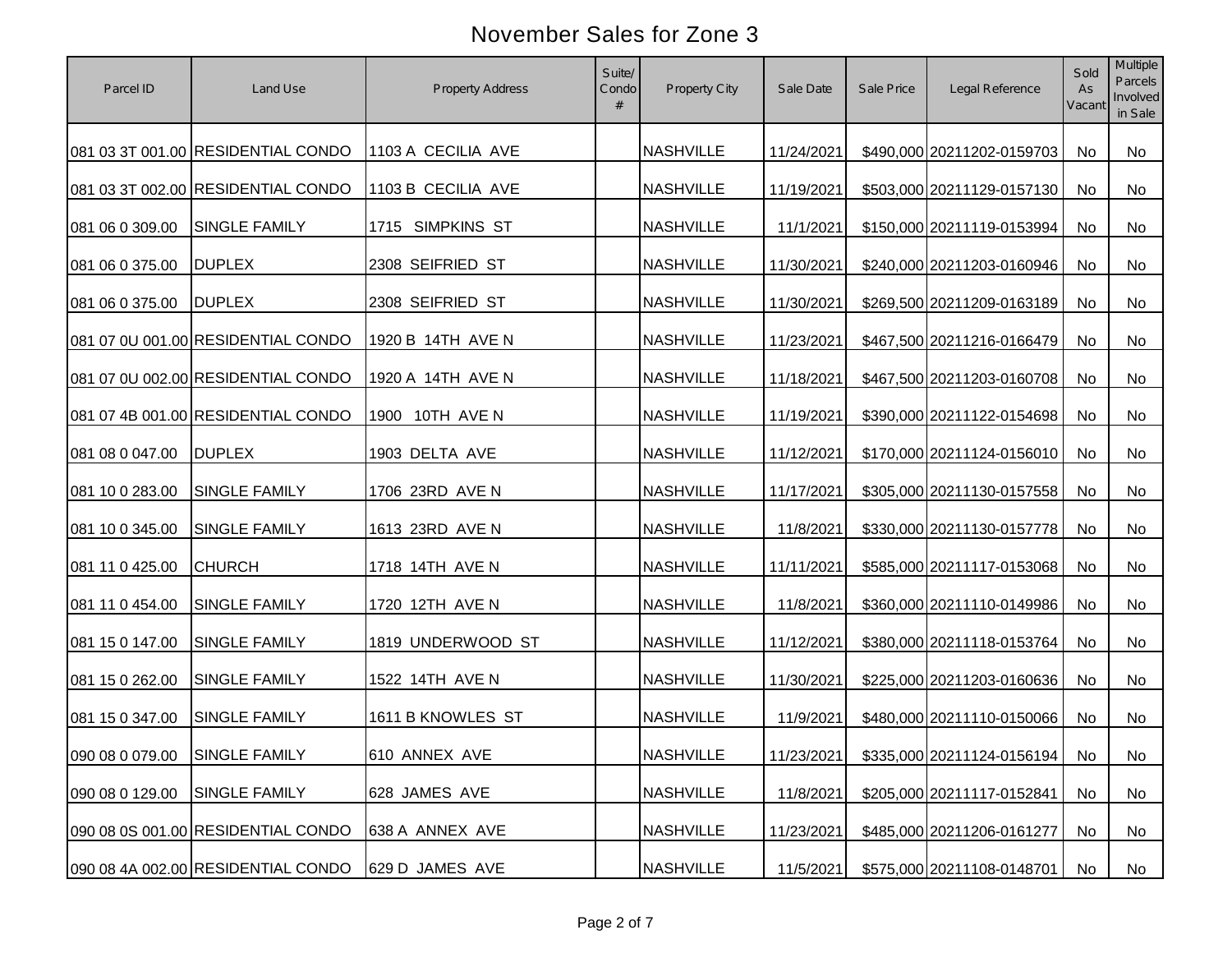| Parcel ID             | Land Use                           | Property Address                                           | Suite/<br>Condo<br># | Property City    | Sale Date  | Sale Price | Legal Reference               | Sold<br>As<br>Vacant | Multiple<br>Parcels<br>Involved<br>in Sale |
|-----------------------|------------------------------------|------------------------------------------------------------|----------------------|------------------|------------|------------|-------------------------------|----------------------|--------------------------------------------|
|                       | 090 11 0A 079.00 RESIDENTIAL CONDO | 515 BASSWOOD AVE                                           | 79                   | <b>NASHVILLE</b> | 11/2/2021  |            | \$225,000 20211105-0148175    | No                   | No                                         |
|                       | 090 11 0A 113.00 RESIDENTIAL CONDO | 515 BASSWOOD AVE                                           |                      | 113 NASHVILLE    | 11/23/2021 |            | \$165,000 20211129-0157047    | No                   | No                                         |
|                       | 090 11 0B 013.00 RESIDENTIAL CONDO | 510 BASSWOOD AVE                                           | 13                   | NASHVILLE        | 11/30/2021 |            | \$229,900 20211209-0163705    | No                   | No                                         |
| 090 12 0 181.00       | <b>SINGLE FAMILY</b>               | 600 FREEDOM CT                                             |                      | <b>NASHVILLE</b> | 11/22/2021 |            | \$390,000 20211130-0157518    | No                   | No                                         |
|                       | 090 12 0S 002.00 RESIDENTIAL CONDO | 607 B CROLEY DR                                            |                      | <b>NASHVILLE</b> | 11/18/2021 |            | \$570,000 20211124-0156305    | No                   | No                                         |
|                       | 090 12 1A 041.00 RESIDENTIAL CONDO | 433 BECANNI LN                                             |                      | <b>NASHVILLE</b> | 11/30/2021 |            | \$499,900 20211202-0159838    | No                   | No                                         |
|                       | 090 12 1B 001.00 RESIDENTIAL CONDO | 6308 FREEDOM DR                                            |                      | <b>NASHVILLE</b> | 11/15/2021 |            | \$440,000 20211124-0156292    | No                   | No                                         |
| 090 12 1B 002.00 LAND | <b>VACANT RESIDENTIAL</b>          | 540 ANNEX AVE                                              |                      | <b>NASHVILLE</b> | 11/4/2021  |            | \$611,100 20211112-0150886    | No                   | No                                         |
|                       | 090 12 4A 001.00 RESIDENTIAL CONDO | 6374 A IVY ST                                              |                      | <b>NASHVILLE</b> | 11/12/2021 |            | \$541,000 20211130-0158190    | No                   | No                                         |
| 090 15 0 155.00       | SINGLE FAMILY                      | 441 CAPRI DR                                               |                      | <b>NASHVILLE</b> | 11/12/2021 |            | \$907,500 20211122-0154827    | No                   | No                                         |
|                       | 090 15 0C 001.00 RESIDENTIAL CONDO | 308 SUNLINER DR                                            |                      | <b>NASHVILLE</b> | 11/22/2021 |            | \$525,000 20211129-0157407    | No                   | No                                         |
| 090 16 0 030.00       | SINGLE FAMILY                      | 513 AMERICAN RD                                            |                      | <b>NASHVILLE</b> | 11/10/2021 |            | \$470,000 20211216-0166359    | No                   | No                                         |
| 090 16 0 078.00       | SINGLE FAMILY                      | 6229 HENRY FORD DR                                         |                      | <b>NASHVILLE</b> | 11/17/2021 |            | \$355,000 20220103-0000585    | No                   | No                                         |
| 090 16 0 186.00       | <b>SINGLE FAMILY</b>               | 501 ACHIEVEMENT DR                                         |                      | <b>NASHVILLE</b> | 11/15/2021 |            | \$446,100 20211117-0152978    | No                   | No                                         |
| 090 16 0V 001.00 LAND | <b>VACANT RESIDENTIAL</b>          | 511 A RIVER ROUGE DR                                       |                      | <b>NASHVILLE</b> | 11/22/2021 |            | \$615,000 20211201-0158392    | No                   | No                                         |
| 091 01 0 101.00       | SINGLE FAMILY                      | 753 A 23RD ST                                              |                      | <b>NASHVILLE</b> | 11/15/2021 |            | \$375,000 20211122-0154860    | No                   | No                                         |
|                       |                                    | 091 02 0B 001.01 RESIDENTIAL CONDO 6202 A PENNSYLVANIA AVE |                      | <b>NASHVILLE</b> | 11/2/2021  |            | \$600,000 20211110-0150232 No |                      | No                                         |
|                       | 091 02 0W 002.00 RESIDENTIAL CONDO | 6013 B CALIFORNIA AVE                                      |                      | <b>NASHVILLE</b> | 11/1/2021  |            | \$615,000 20211109-0149502    | No                   | No                                         |
|                       | 091 02 1K 001.00 RESIDENTIAL CONDO | 6218 CALIFORNIA AVE                                        |                      | <b>NASHVILLE</b> | 11/12/2021 |            | \$595,000 20211118-0153515    | No                   | No                                         |
|                       | 091 02 1L 002.00 RESIDENTIAL CONDO | 6207 B CALIFORNIA AVE                                      |                      | <b>NASHVILLE</b> | 11/8/2021  |            | \$600,000 20211122-0154958    | No                   | No                                         |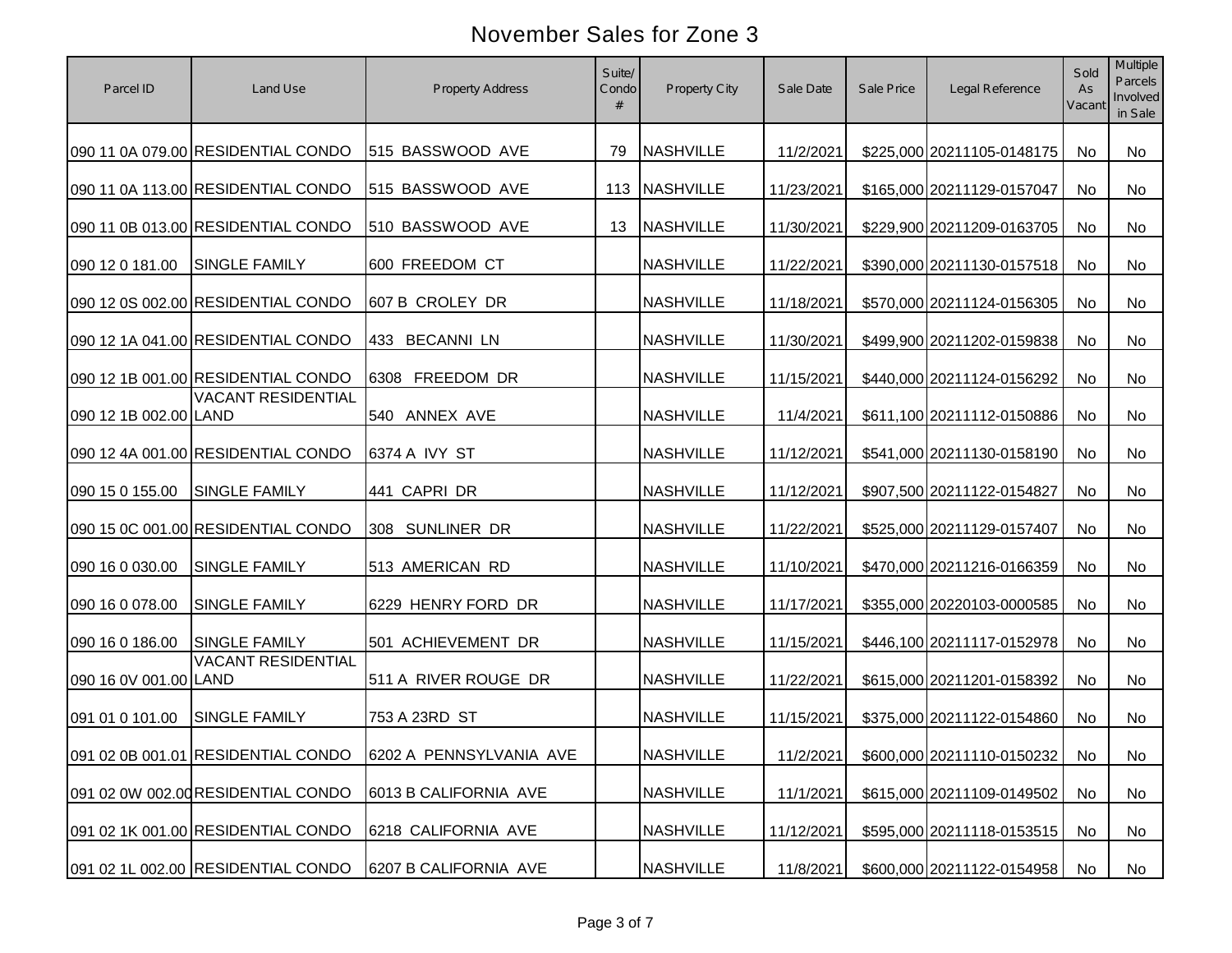| Parcel ID                     | Land Use                           | Property Address     | Suite/<br>Condo<br># | Property City    | Sale Date  | Sale Price | Legal Reference               | Sold<br>As<br>Vacant | Multiple<br>Parcels<br>Involved<br>in Sale |
|-------------------------------|------------------------------------|----------------------|----------------------|------------------|------------|------------|-------------------------------|----------------------|--------------------------------------------|
|                               | 091 02 2H 001.00 RESIDENTIAL CONDO | 6105 A LOUISIANA AVE |                      | <b>NASHVILLE</b> | 11/8/2021  |            | \$600,000 20211115-0151520    | No                   | No                                         |
|                               | 091 02 2V 001.00 RESIDENTIAL CONDO | 6102 A NEW YORK AVE  |                      | <b>NASHVILLE</b> | 11/29/2021 |            | \$615,000 20211206-0161540    | No                   | <b>No</b>                                  |
|                               | 091 02 2V 002.00 RESIDENTIAL CONDO | 6102 B NEW YORK AVE  |                      | <b>NASHVILLE</b> | 11/19/2021 |            | \$615,000 20211201-0158885    | No                   | No                                         |
|                               | 091 03 0C 080.00 RESIDENTIAL CONDO | 1638 54TH AVE N      | 311                  | <b>NASHVILLE</b> | 11/22/2021 |            | \$305,000 20211130-0157962    | No                   | No                                         |
|                               | 091 03 0C 097.00 RESIDENTIAL CONDO | 1638 54TH AVE N      | 328                  | NASHVILLE        | 11/2/2021  |            | \$305,000 20211130-0157884    | <b>No</b>            | No                                         |
| 091 04 0 017.00               | <b>DUPLEX</b>                      | 1111 B 38TH AVE N    |                      | <b>NASHVILLE</b> | 11/30/2021 |            | \$215,000 20211203-0161058    | No                   | No                                         |
| 091 05 0 030.00               | <b>SINGLE FAMILY</b>               | 6218 LAREDO AVE      |                      | <b>NASHVILLE</b> | 11/18/2021 |            | \$180,000 20211201-0158760    | No                   | No                                         |
| 091 05 0 194.00               | SINGLE FAMILY                      | 681 JAMES AVE        |                      | <b>NASHVILLE</b> | 11/12/2021 |            | \$300,000 20211119-0154330    | No                   | No                                         |
| 091 05 0 239.00               | SINGLE FAMILY                      | 6118 NASHUA AVE      |                      | <b>NASHVILLE</b> | 11/17/2021 |            | \$150,000 20211119-0154141    | No                   | No                                         |
|                               | 091 05 0W 034.00 RESIDENTIAL CONDO | 700 JAMES AVE        | 16                   | <b>NASHVILLE</b> | 11/30/2021 |            | \$416,000 20211208-0162912    | No                   | No                                         |
| 091 06 0 144.00               | <b>SINGLE FAMILY</b>               | 5813 COUCH DR        |                      | <b>NASHVILLE</b> | 11/30/2021 |            | \$315,000 20211203-0160784    | No                   | No                                         |
| 091 06 0 254.00               | <b>SINGLE FAMILY</b>               | 5702 A TENNESSEE AVE |                      | <b>NASHVILLE</b> | 11/30/2021 |            | \$724,995 20211203-0160933    | No                   | No                                         |
|                               | 091 06 0L 047.00 RESIDENTIAL CONDO | 1009 TREATY OAKS DR  |                      | <b>NASHVILLE</b> | 11/11/2021 |            | \$475,000 20211118-0153396    | No                   | No                                         |
| 091 06 1X 001.00 LAND         | <b>VACANT RESIDENTIAL</b>          | 904 A MARILYN RD     |                      | <b>NASHVILLE</b> | 11/12/2021 |            | \$400,000 20211116-0152322    | Yes                  | Yes                                        |
| 091 06 1X 002.00 LAND         | <b>VACANT RESIDENTIAL</b>          | 904 B MARILYN RD     |                      | <b>NASHVILLE</b> | 11/12/2021 |            | \$400,000 20211116-0152322    | Yes                  | Yes                                        |
|                               | 091 06 3F 002.00 RESIDENTIAL CONDO | 1003 57TH AVE N      |                      | <b>NASHVILLE</b> | 11/5/2021  |            | \$300,000 20211108-0148772    | No                   | No                                         |
| 091 07 0 076.01 SINGLE FAMILY |                                    | 5403 A LOUISIANA AVE |                      | <b>NASHVILLE</b> | 11/3/2021  |            | \$680,000 20211230-0171578 No |                      | No                                         |
| 091 07 0 388.00               | <b>SINGLE FAMILY</b>               | 5311 KENTUCKY AVE    |                      | <b>NASHVILLE</b> | 11/17/2021 |            | \$609,000 20211124-0156188    | No                   | No                                         |
| 091 07 0 444.00               | SINGLE FAMILY                      | 5202 A KENTUCKY AVE  |                      | <b>NASHVILLE</b> | 11/23/2021 |            | \$707,500 20211124-0156118    | No                   | No                                         |
| 091 07 0 472.00               | <b>SINGLE FAMILY</b>               | 5307 B MICHIGAN AVE  |                      | <b>NASHVILLE</b> | 11/30/2021 |            | \$740,000 20211203-0161026    | No                   | No                                         |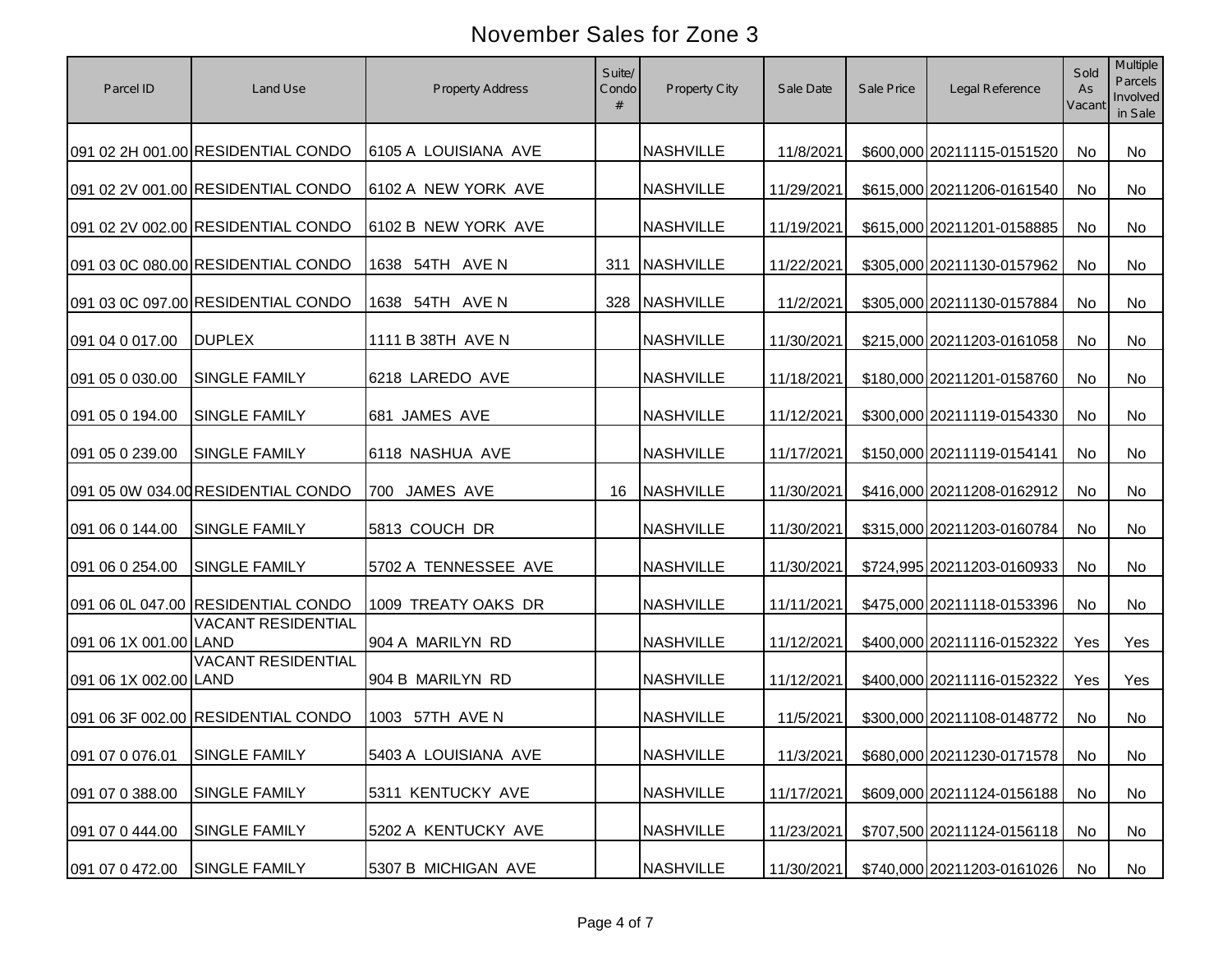| Parcel ID                     | Land Use                           | <b>Property Address</b> | Suite/<br>Condo<br># | Property City    | Sale Date  | Sale Price | Legal Reference                        | Sold<br>As<br>Vacant | Multiple<br>Parcels<br>Involved<br>in Sale |
|-------------------------------|------------------------------------|-------------------------|----------------------|------------------|------------|------------|----------------------------------------|----------------------|--------------------------------------------|
| 091 07 1O 001.00 LAND         | <b>VACANT RESIDENTIAL</b>          | 5211 LOUISIANA AVE      |                      | <b>NASHVILLE</b> |            |            | 11/9/2021 \$1,050,000 20211118-0153585 | <b>No</b>            | Yes                                        |
| 091 07 1O 001.00 LAND         | <b>VACANT RESIDENTIAL</b>          | 5211 LOUISIANA AVE      |                      | <b>NASHVILLE</b> |            |            | 11/9/2021 \$1,120,000 20211129-0156857 | No                   | Yes                                        |
| 091 07 1O 002.00 LAND         | <b>VACANT RESIDENTIAL</b>          | 5213 LOUISIANA AVE      |                      | <b>NASHVILLE</b> |            |            | 11/9/2021 \$1,120,000 20211129-0156857 | <b>No</b>            | Yes                                        |
| 091 07 1O 002.00 LAND         | <b>VACANT RESIDENTIAL</b>          | 5213 LOUISIANA AVE      |                      | <b>NASHVILLE</b> |            |            | 11/9/2021 \$1,050,000 20211118-0153585 | <b>No</b>            | Yes                                        |
| 091 08 0 081.00               | <b>SINGLE FAMILY</b>               | 1014 43RD AVE N         |                      | <b>NASHVILLE</b> | 11/15/2021 |            | \$370,000 20211119-0154248             | No                   | No                                         |
| 091 09 0 234.00               | SINGLE FAMILY                      | 6363 ALAMO PL           |                      | <b>NASHVILLE</b> | 11/18/2021 |            | \$325,000 20211119-0154056             | No                   | No                                         |
| 091 09 0 261.00               | <b>DUPLEX</b>                      | 608 EASTBORO DR         |                      | <b>NASHVILLE</b> | 11/27/2021 |            | \$375,000 20211203-0161062             | No                   | No                                         |
| 091 09 0 305.00               | <b>SINGLE FAMILY</b>               | 513 ELAINE AVE          |                      | <b>NASHVILLE</b> | 11/30/2021 |            | \$560,000 20211202-0159821             | No                   | No                                         |
|                               | 091 09 0C 002.00 RESIDENTIAL CONDO | 535 EASTBORO DR         |                      | <b>NASHVILLE</b> | 11/19/2021 |            | \$478,000 20211129-0156705             | No                   | No                                         |
|                               | 091 09 4F 001.00 RESIDENTIAL CONDO | 515 ELAINE AVE          |                      | <b>NASHVILLE</b> | 11/12/2021 |            | \$619,000 20211115-0151914             | No                   | No                                         |
|                               | 091 09 4N 002.00 RESIDENTIAL CONDO | 523 B STEVENSON ST      |                      | <b>NASHVILLE</b> | 11/29/2021 |            | \$718,000 20211201-0159364             | No                   | No                                         |
| 091 10 0 192.00               | <b>SINGLE FAMILY</b>               | 5507 WINN AVE           |                      | <b>NASHVILLE</b> | 11/4/2021  |            | \$259,750 20211112-0150807             | No                   | No                                         |
| 091 11 0 163.00               | <b>SINGLE FAMILY</b>               | 4908 B INDIANA AVE      |                      | <b>NASHVILLE</b> | 11/10/2021 |            | \$599,900 20211112-0150789             | No                   | No                                         |
| 091 11 0 211.00               | <b>SINGLE FAMILY</b>               | 5107 INDIANA AVE        |                      | <b>NASHVILLE</b> | 11/5/2021  |            | \$650,000 20211108-0148792             | No                   | No                                         |
|                               | 091 11 0V 001.00 RESIDENTIAL CONDO | 4908 A DELAWARE AVE     |                      | <b>NASHVILLE</b> | 11/8/2021  |            | \$560,000 20211112-0151063             | <b>No</b>            | <b>No</b>                                  |
|                               | 091 11 2D 001.00 RESIDENTIAL CONDO | 4902 A ILLINOIS AVE     |                      | <b>NASHVILLE</b> | 11/4/2021  |            | \$755,000 20211105-0148019             | <b>No</b>            | No                                         |
| 091 12 0 019.00 SINGLE FAMILY |                                    | 4405 ILLINOIS AVE       |                      | <b>NASHVILLE</b> | 11/19/2021 |            | \$695,000 20211201-0158323 No          |                      | No                                         |
|                               |                                    |                         |                      |                  |            |            |                                        |                      |                                            |
| 091 12 0 359.00               | <b>SINGLE FAMILY</b>               | 4407 ILLINOIS AVE       |                      | <b>NASHVILLE</b> | 11/19/2021 |            | \$670,000 20211123-0155414             | No                   | No                                         |
|                               | 091 12 0U 002.00 RESIDENTIAL CONDO | 4602 B ILLINOIS AVE     |                      | <b>NASHVILLE</b> | 11/15/2021 |            | \$570,000 20211119-0154324             | No                   | No                                         |
| 091 13 0 083.00               | <b>SINGLE FAMILY</b>               | 511 EASTBORO DR         |                      | <b>NASHVILLE</b> | 11/16/2021 |            | \$345,000 20211119-0154255             | No                   | No                                         |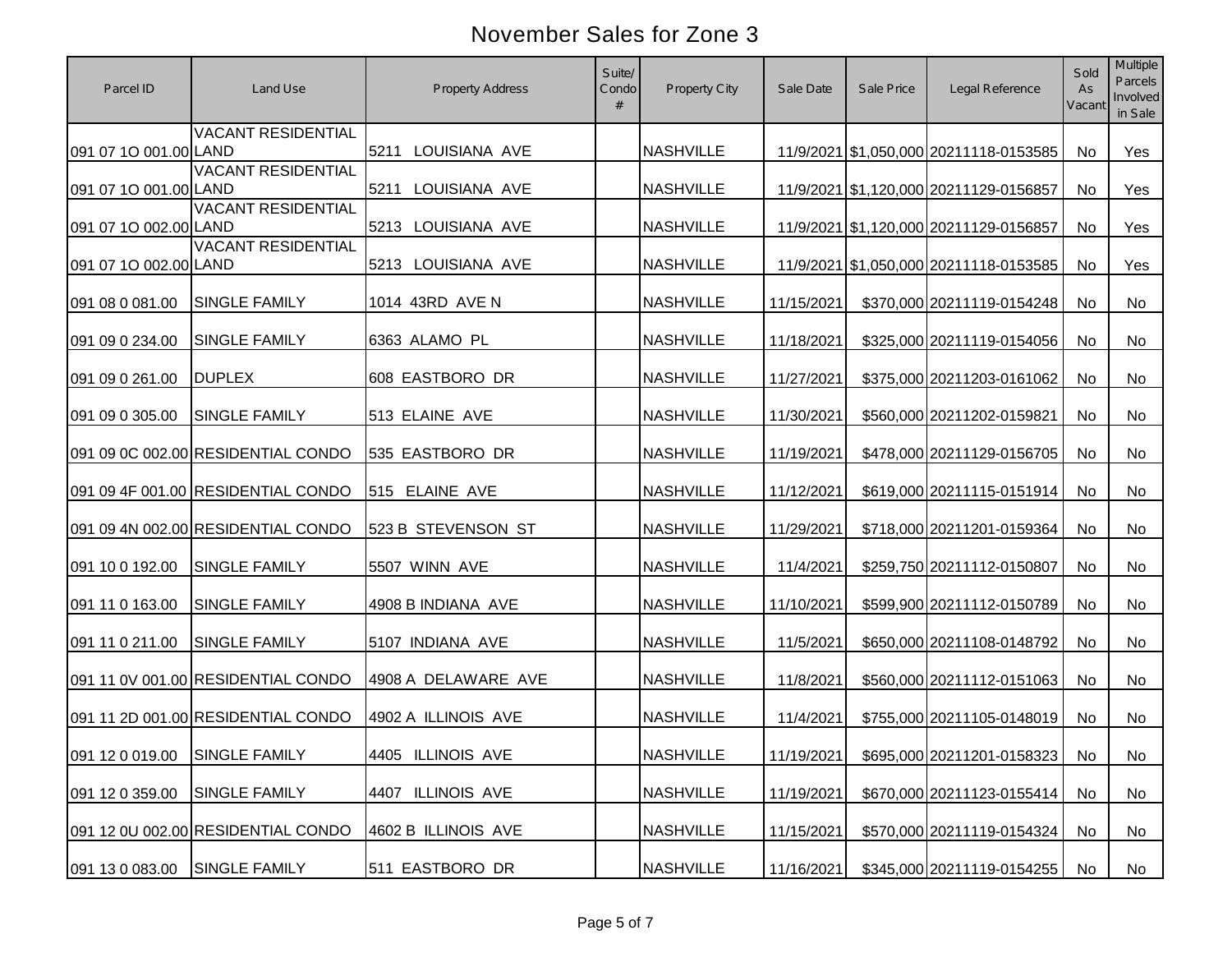| Parcel ID                      | Land Use                           | <b>Property Address</b>             | Suite/<br>Condo<br># | Property City    | Sale Date  | Sale Price | Legal Reference               | Sold<br>As<br>Vacant | Multiple<br>Parcels<br>Involved<br>in Sale |
|--------------------------------|------------------------------------|-------------------------------------|----------------------|------------------|------------|------------|-------------------------------|----------------------|--------------------------------------------|
| 091 13 0 143.00                | <b>SINGLE FAMILY</b>               | 514 W BEND DR                       |                      | <b>NASHVILLE</b> | 11/10/2021 |            | \$780,000 20211124-0156034    | No                   | Yes                                        |
| 091 13 0 554.00                | <b>VACANT RESIDENTIAL</b><br>LAND  | 0 W BEND DR                         |                      | <b>NASHVILLE</b> | 11/10/2021 |            | \$780,000 20211124-0156034    | Yes                  | Yes                                        |
| 091 14 0 029.00                | <b>SINGLE FAMILY</b>               | 5703 MAXON AVE                      |                      | <b>NASHVILLE</b> | 11/30/2021 |            | \$315,000 20211203-0160430    | No                   | No                                         |
| 092 06 0 148.00                | <b>VACANT RESIDENTIAL</b><br>LAND  | 2914 CLARE AVE                      |                      | <b>NASHVILLE</b> | 11/19/2021 |            | \$620,222 20211130-0157549    | No                   | No                                         |
| 092 06 0 294.00                | <b>DUPLEX</b>                      | 808 31ST AVE N                      |                      | <b>NASHVILLE</b> | 11/30/2021 |            | \$250,000 20211203-0161055    | No                   | No                                         |
| 102 03 0 142.00                | <b>DUPLEX</b>                      | 6565 MARAUDER DR                    |                      | <b>NASHVILLE</b> | 11/9/2021  |            | \$540,000 20211117-0153262    | No                   | No                                         |
| 102 04 0 037.00                | <b>SINGLE FAMILY</b>               | 502 RIVER ROUGE DR                  |                      | <b>NASHVILLE</b> | 11/17/2021 |            | \$385,000 20211118-0153602    | No                   | No                                         |
| 102 07 0 127.00                | <b>SINGLE FAMILY</b>               | 6708 UPTON LN                       |                      | <b>NASHVILLE</b> | 11/4/2021  |            | \$350,000 20211206-0161117    | No                   | No                                         |
|                                | 114 07 0A 020.00 RESIDENTIAL CONDO | 2056 TRAEMOOR VILLAGE DR            |                      | <b>NASHVILLE</b> | 11/4/2021  |            | \$310,000 20211123-0155177    | No                   | No                                         |
|                                | 114 07 0A 068.00 RESIDENTIAL CONDO | 2210 TRAEMOOR VILLAGE<br><b>WAY</b> |                      | <b>NASHVILLE</b> | 11/22/2021 |            | \$445,000 20211129-0157474    | No                   | No                                         |
|                                | 114 07 0A 086.00 RESIDENTIAL CONDO | 2334 TRAEMOOR VILLAGE PL            |                      | <b>NASHVILLE</b> | 11/30/2021 |            | \$439,900 20211130-0158173    | No                   | No                                         |
| 114 14 0A 037.00 SINGLE FAMILY |                                    | 829 WOODLAND WAY                    |                      | <b>NASHVILLE</b> | 11/18/2021 |            | \$680,000 20211129-0156707    | No                   | No                                         |
| 126 14 0A 014.00 SINGLE FAMILY |                                    | 8537 BEAUTIFUL VALLEY DR            |                      | <b>NASHVILLE</b> | 11/15/2021 |            | \$581,750 20211116-0152677    | No                   | No                                         |
| 126 14 0A 090.00 SINGLE FAMILY |                                    | 1605 ALAYNA DR                      |                      | <b>NASHVILLE</b> | 11/30/2021 |            | \$535,000 20211202-0160139    | No                   | No                                         |
| 126 15 0A 071.00 SINGLE FAMILY |                                    | 8017 SETTLERS WAY                   |                      | <b>NASHVILLE</b> | 11/19/2021 |            | \$460,000 20211130-0157925    | No                   | No                                         |
| 126 15 0A 169.00 SINGLE FAMILY |                                    | 800 AIMES CT                        |                      | <b>NASHVILLE</b> | 11/1/2021  |            | \$475,000 20211102-0146410    | <b>No</b>            | No                                         |
|                                | 126 15 0A 268.00 SINGLE FAMILY     | 7204 EXPLORER TRL                   |                      | NASHVILLE        | 11/18/2021 |            | \$435,000 20211119-0154106 No |                      | No                                         |
| 126 15 0B 188.00 SINGLE FAMILY |                                    | 8245 BOONE TRCE                     |                      | <b>NASHVILLE</b> | 11/24/2021 |            | \$402,500 20211207-0162055    | No                   | No                                         |
| 126 15 0B 228.00 SINGLE FAMILY |                                    | 8244 BOONE TRCE                     |                      | <b>NASHVILLE</b> | 11/30/2021 |            | \$445,000 20211207-0161820    | No                   | No                                         |
| 126 16 0A 026.00 SINGLE FAMILY |                                    | 216 SPRINGHAVEN CT                  |                      | <b>NASHVILLE</b> | 11/1/2021  |            | \$615,000 20211103-0147232    | No                   | No                                         |